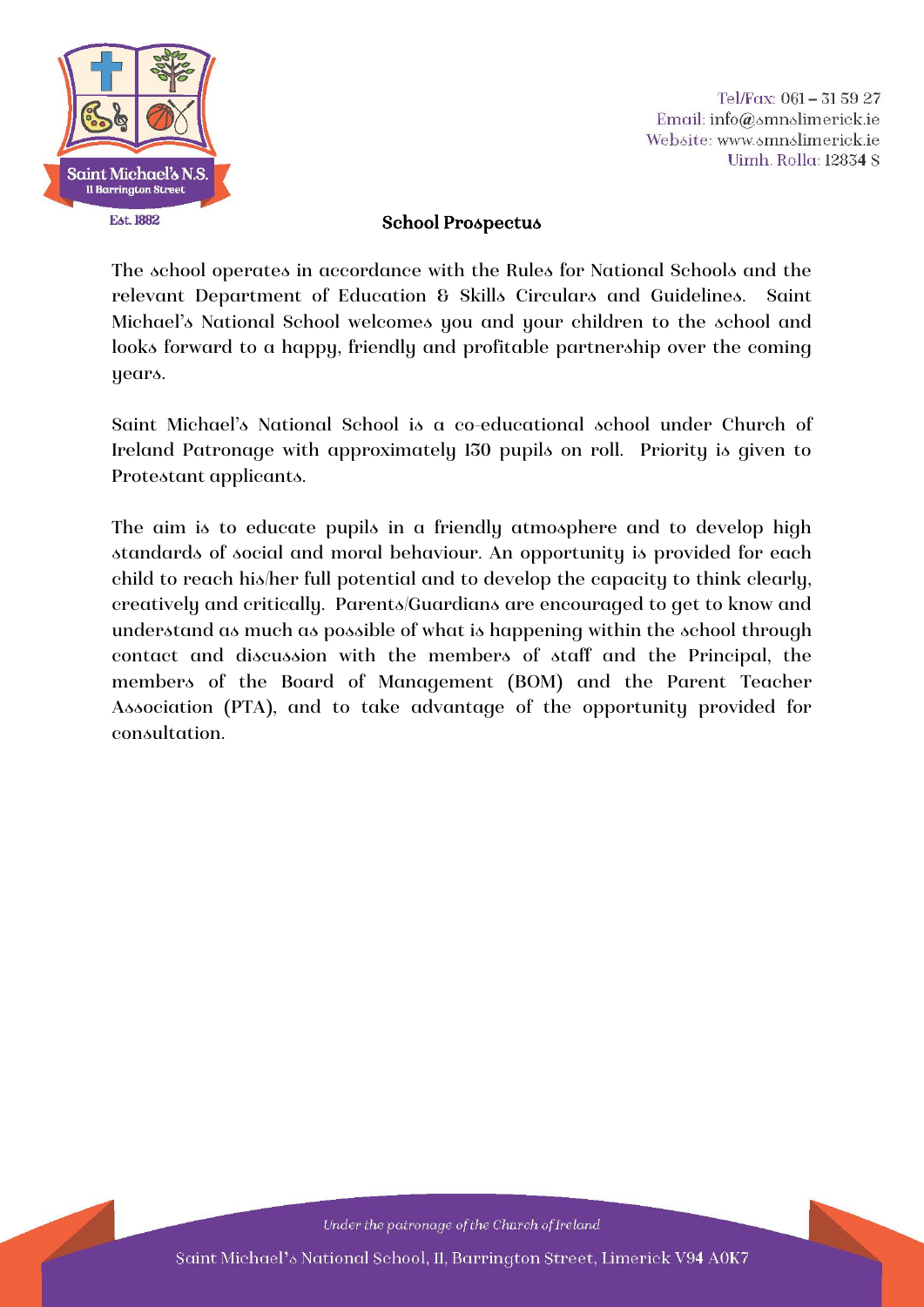Index

- School History
- Staff
- Ethos
- Board of Management
- Parent/Teacher Communication
- Parent Teachers Association
- School times and holidays
- Voluntary Contributions
- Punctuality
- School post
- Explanatory notes
- School Reports
- Labelling
- School Buses
- School Books
- Homework
- Insurance
- School Lunch
- Medical Problems
- Emergencies
- Activities
- Parental Involvement
- Car Parking
- Code of Behaviour
- Dress Code
- Use of Electronic Equipment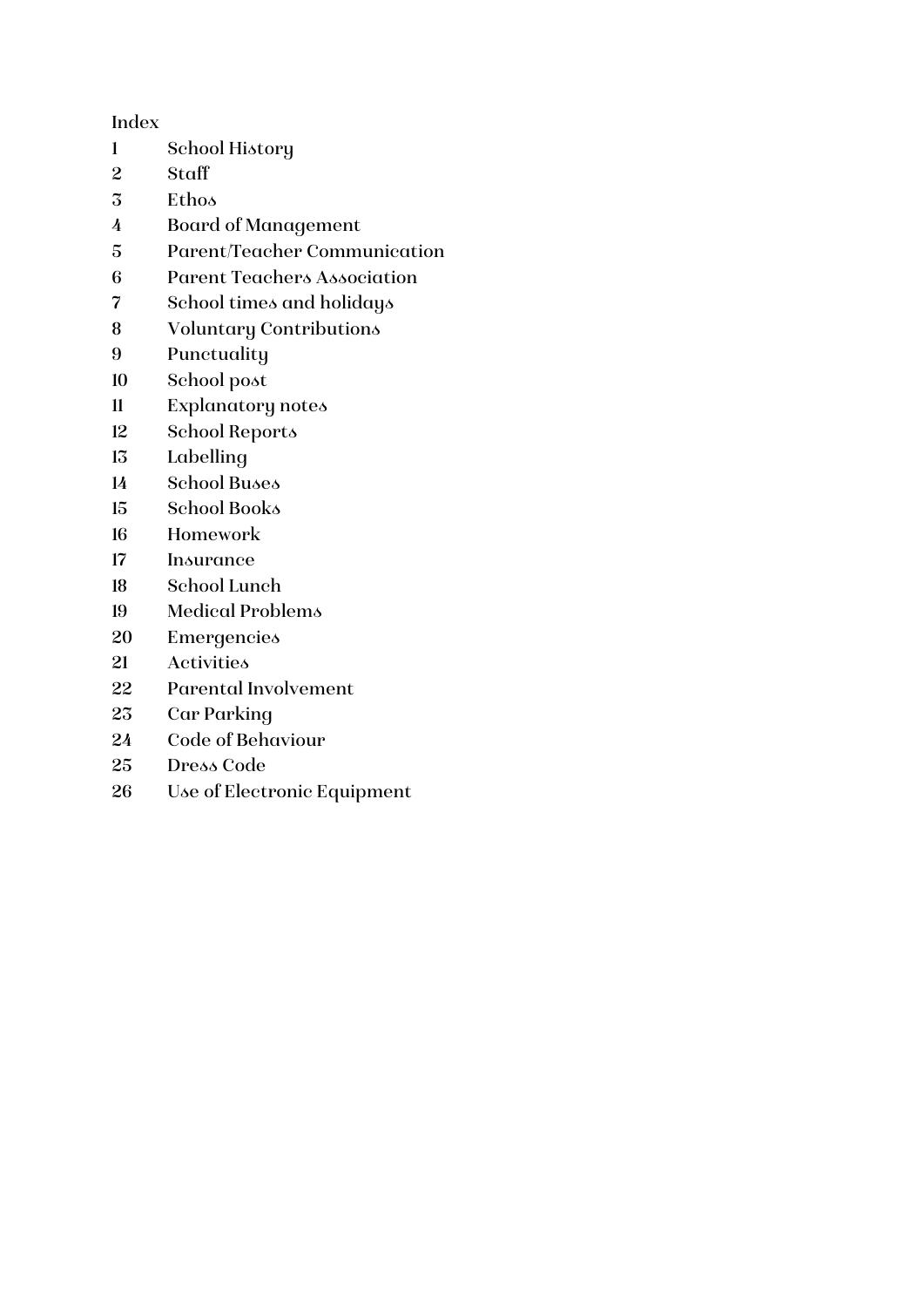#### 1. School History

Saint Michael's N.S. enrolled its first pupils in November, 1882 and became part of the National School system in January 1885. At this early stage the school was comprised of a two-roomed building with 34 girls and 43 boys on roll. Many of these pupils had never been to a national school before, having been educated at home or at private schools. Others came from The Model School or Saint Munchin's School.

The school fees in 1885 were 6 shillings and this increased to 8 shillings the following year. Subjects taught were Reading, Writing, Spelling, Grammar, Geography, Book-keeping, Geometry and Mensuration. Girls attended Needlework Classes, while the boys were taught Agriculture.

The school was located on the present site at 11, Barrington Street and was extended in 1953, 1964 and 1968. Later in 1968, Villiers Primary School amalgamated with St Michael's N.S. Numbers of pupils increased over several years, and by 1971, it was a five-teacher school. In 1976, it reverted to being a four-teacher school. The present classrooms were added in 1984, giving the school four classrooms, a resource room, a gymnasium/hall, library, staff room, office and storage rooms. The numbers have risen steadily during the last decade, and there have been five mainstream class teachers since September, 2008. Since 2000, the Department of Education & Skills (DES) has invested in teaching and ancillary staff for Special Educational Needs (SEN) and English as an Additional Language (EAL) pupils. In 2019 the school opened their  $5<sup>th</sup>$ Classroom following an extensive building project.

Ms Miriam Smyth Principal/ Class Teacher Ms. Ann Marie Mullane **Acting Deputy Principal/Class** Ms Maria Robinson Special Duties Teacher/SET Ms Sandra Wallace Class Teacher Ms Sheelagh Morrow Special Education Teacher Ms Siobhán Hayes Special Needs Assistant Ms Patricia Coombs (Part-time) Special Needs Assistant Ms Annette O'Neill (Part-time) Secretary Mr Denis Hayes (Part-time) Caretaker

2. Staff Teacher Status Ms Sally Fossitt Special Duties Teacher/Class Teacher Ms Lorraine Moran **Deputy Principal/Class Teacher** Ms Noirín Meade Shared Special Education Teacher Ms Karen Gleeson Shared Special Education Teacher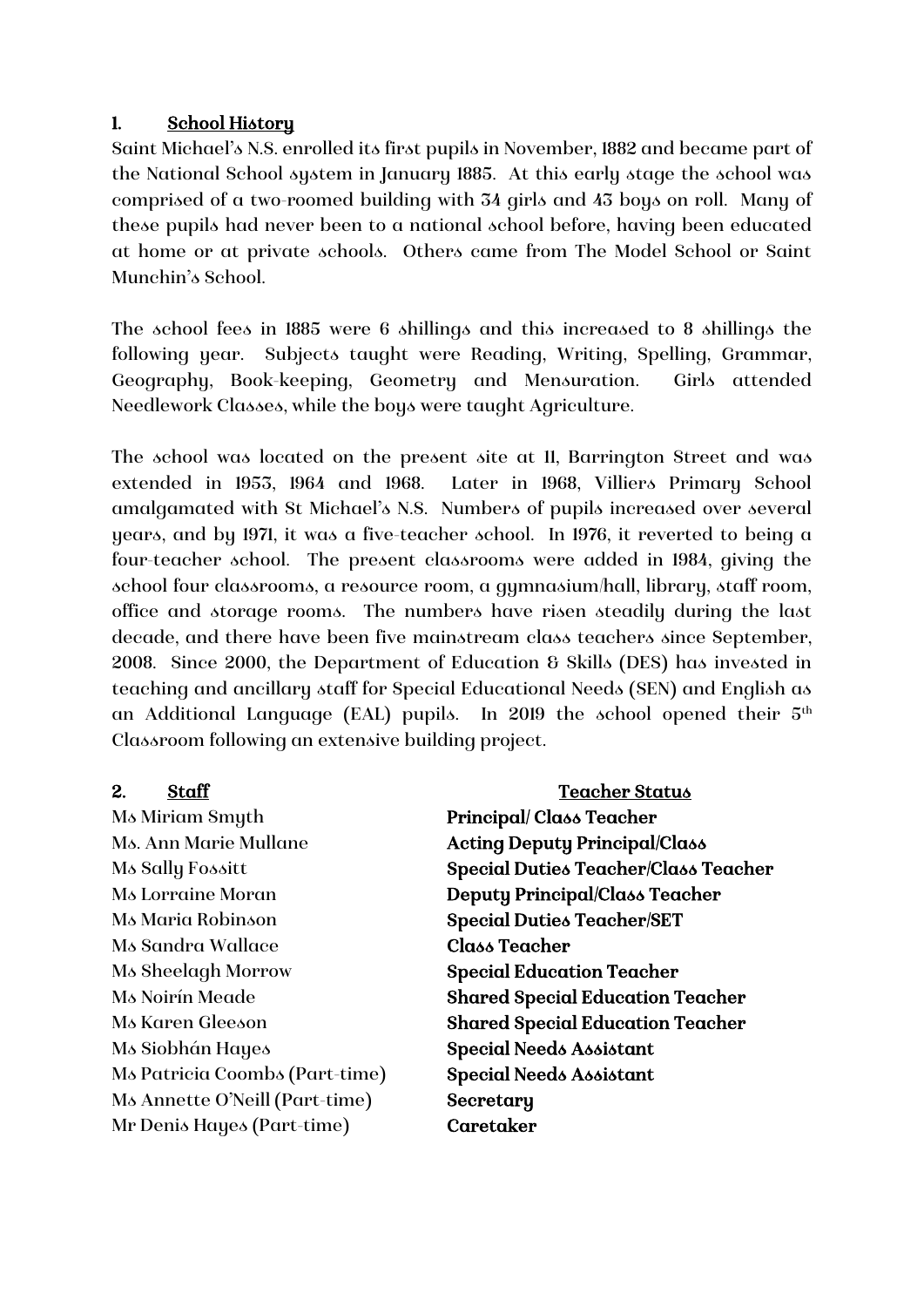#### 3. Ethos of Saint Michael's N.S.

Saint Michael's N.S. is a co-educational National School under the patronage of the Church of Ireland Bishop of the United Dioceses of Limerick & Killaloe, the present Patron being the Rt. Rev. Kenneth Kearon. In line with DES advice in Rules for National Schools, that " … a religious spirit should inform and vivify the whole work of the school ..." The Board of Management (BOM) of Saint Michael's N.S. and the staff seek to promote the development of honesty, truthfulness, courtesy, punctuality and responsibility in each individual pupil attending the school. A proper regard for the rights and views of others is encouraged. A caring and tolerant attitude to other people and to the environment is nurtured.

It is expected that pupils extend these values and attitudes in their dealings with other children in the school, with members of school staff, with parents/guardians, friends and others who may have occasion to visit the school.

It is the formal policy of the school to foster these attitudes both by explicit teaching in the classroom and in the informal life of the school. Pupils are encouraged to see themselves as members of a community, where all are entitled to live irrespective of age, sex, and ability or family circumstances. It is advocated that senior pupils adopt a caring and responsible attitude to the junior pupils. The end of each term is marked by a service to which all parents/guardians and friends are invited.

## 4. Board of Management (BOM)

The Patron of the school is the Church of Ireland Bishop of the United Diocese, currently the Rt. Rev. Kenneth Kearon. The Board of Management (BOM), which has a four-year term of office, is responsible for the appointment of staff and the overall running of the school. It provides for the insurance, heating, cleaning and general maintenance of the school. It has among other things, final responsibility for the maintenance of desirable standards of behaviour within the school and for the implementation of the Health and Safety and Welfare at Work Act. The Board of Management is constituted according to DES guidelines. The BOM was officially in place for 1st December, 2019 and its current term will expire on  $30<sup>th</sup>$  November, 2023.

The present members of the Board are: -

| Dean Niall Sloane      | (Chairperson) Patron's Nominee |
|------------------------|--------------------------------|
| Deirdre Doogan         | Patron's Nominee               |
| Brian Beck             | Parent's/Guardian's Nominee    |
| Jennifer O'Leary       | Parent's/Guardian's Nominee    |
| <b>Sheelagh Morrow</b> | Teachers' Nominee              |
| Miriam Smyth           | Principal                      |
|                        |                                |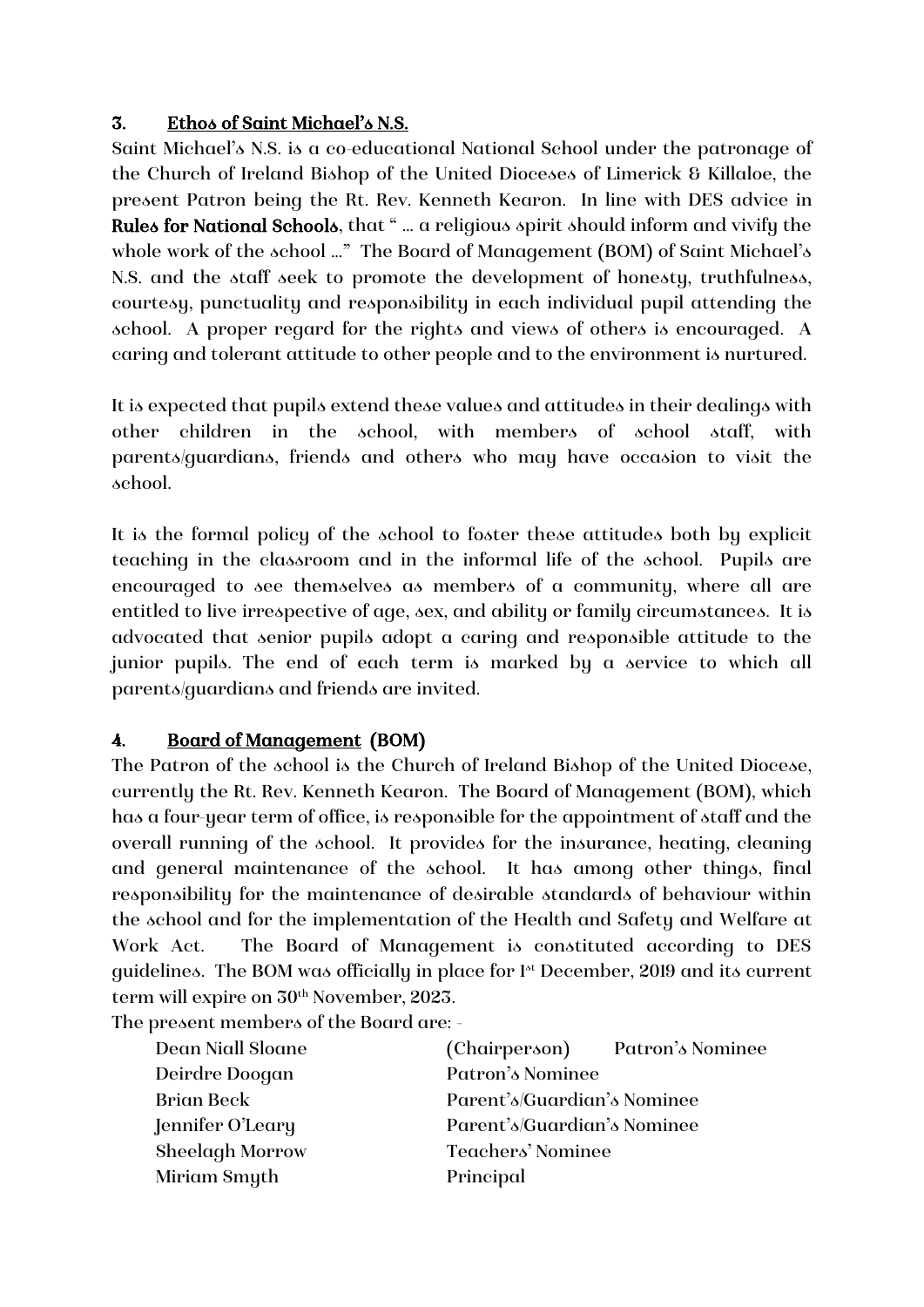## 5. Parent/Teacher Communication

Parents/guardians are actively encouraged to meet with their child's teachers. Should your child bring home a story, or if you have any queries or worries regarding your child, contact your child's teacher via Seesaw. Children have wonderful imaginations, so please remember to check the veracity of any story you are told about school with the teachers first.

During the year a formal parent/teacher meeting will be arranged.

The BOM encourages a friendly atmosphere in the school, but is firm that certain criteria must pertain to informal parental visits. Parents/guardians should make an appointment with the teachers through Seesaw to discuss a child's progress or other school-related issues, at a time and place convenient to all, when children and other adults are not in earshot.

#### 6. Parent-Teacher Association (PTA)

The school has a very active Parent-Teacher Association, which is both supportive and helpful in keeping parents/guardians informed on all educational matters. The PTA exists as a forum for discussion between teachers and parents/guardians, and also as a liaison between parents/guardians and the Board of Management. In addition, the PTA also helps to raise money for the school over and above that supplied by the Department of Education & Skills.

#### 7. School Times and Holidays – these may vary in 2020/2021 due to Covid 19

| School starts/opens: | 08:40 hrs.             |  |  |
|----------------------|------------------------|--|--|
|                      | 10:15 hrs to 10:25 hrs |  |  |
|                      | 12:00 hrs to 12:30 hrs |  |  |
| Infants              | $13:20$ hrs            |  |  |
|                      | $14:20$ hrs            |  |  |
|                      |                        |  |  |

Holidays: The list is issued each year with the end-of-year reports in June. Other closures are notified as soon as possible to parents/guardians, generally by text message/email.

#### 8. School Contribution

While the Department of Education & Skills (DES) provides a grant towards the costs of running the school, it only covers approximately a third of the actual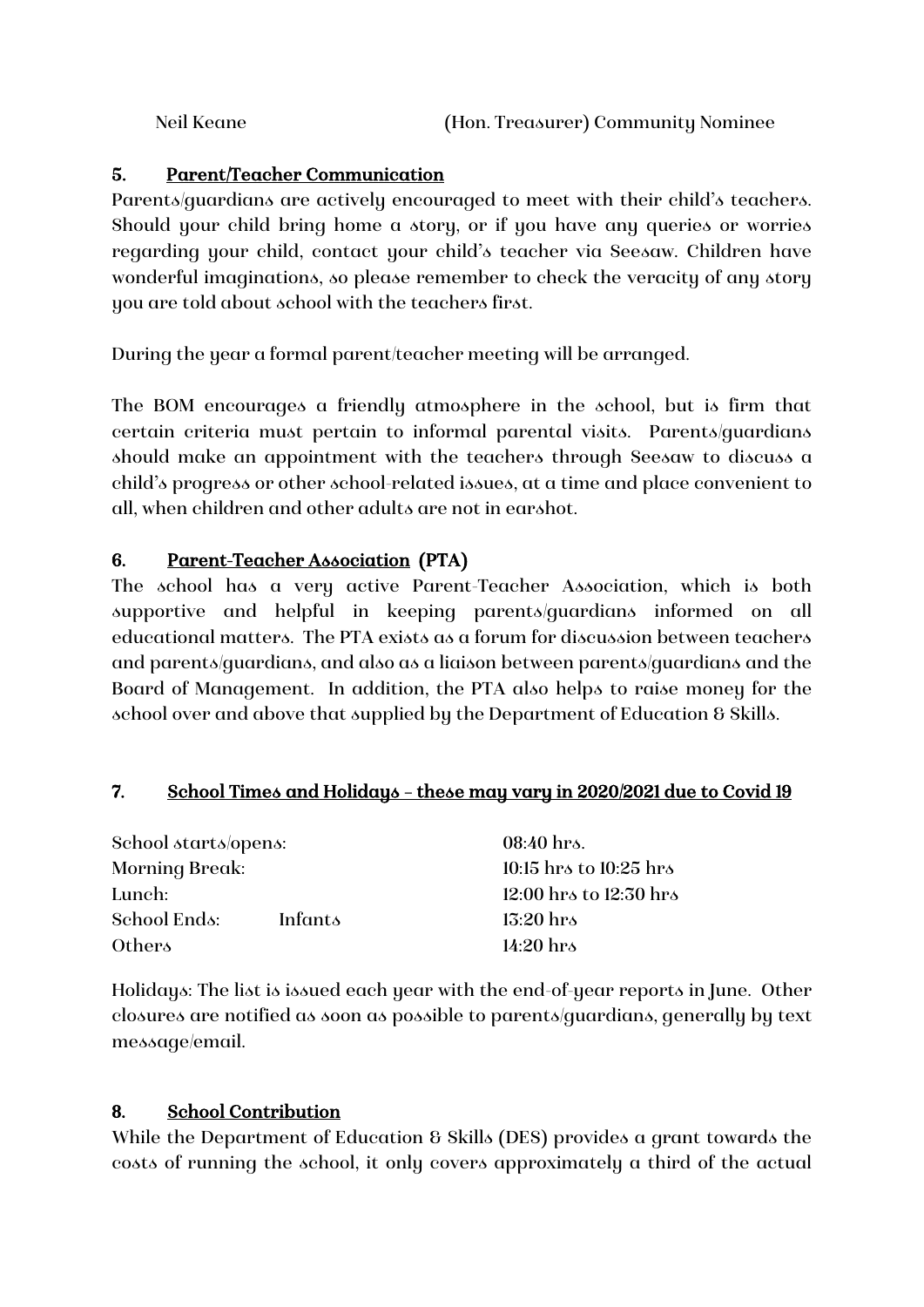expenditure. Heating, cleaning and general maintenance costs are continually increasing. In the circumstances, and to keep the condition of the school up to the standards we expect for our children, contributions from parents towards the maintenance costs will be invited.

# 9. Punctuality

The school starts at 8:40 am every morning. However timeslots will vary in 2020/2021 due to covid 19. It is important that parents/guardians have pupils in school on time to prevent disruption to the classes. Infants should be collected promptly at 13:20 hrs and all remaining pupils should be collected promptly at 14:20. It is requested that parents/guardians collecting their children should remain outside the school building until their teacher dismisses the children. The Board of Management (BOM) is not responsible for pupils in the school grounds before or after school hours i.e. 8:40 am or 14:20.

# 10. Epayments, Emails, Web-texting

Emails and notices via Aladdin Connect are sent to families frequently. You are advised to check your Aladdin Connect App/emails regularly to keep up to date. Our school uses the Aladdin software service for administrative purposes and the e-Payment system will give you access from an internet browser on your computer, phone or tablet to make secure payments to the school using your credit or debit card. The purpose of the e-Payment system is to facilitate the easier payment of school money collections for parents/guardians and to reduce the amount of cash and cheques being sent into our school in line with recent central bank directives. Notes are sometimes sent home through school bag post so please check your child's school bag regularly. School administration is unable to enter into email correspondence with a parent/guardian concerning his/her child, as the school only has a part-time secretary.

If you wish to contact the school to discuss some matter with a member of the school staff, please contact the school by telephone (061 – 315 927), leaving a clear, brief message including your name and your contact phone no. All meetings with staff must be arranged through the office.

## 11. Absence Notes

1. All absences should be recorded using the Aladdin Connect APP

A **written** note must explain every absence, as this is required for the National Education Welfare Board (NEWB). Please do not contact the school office with the reason for your child's absence. Medical certificates are required for absences longer than five consecutive days.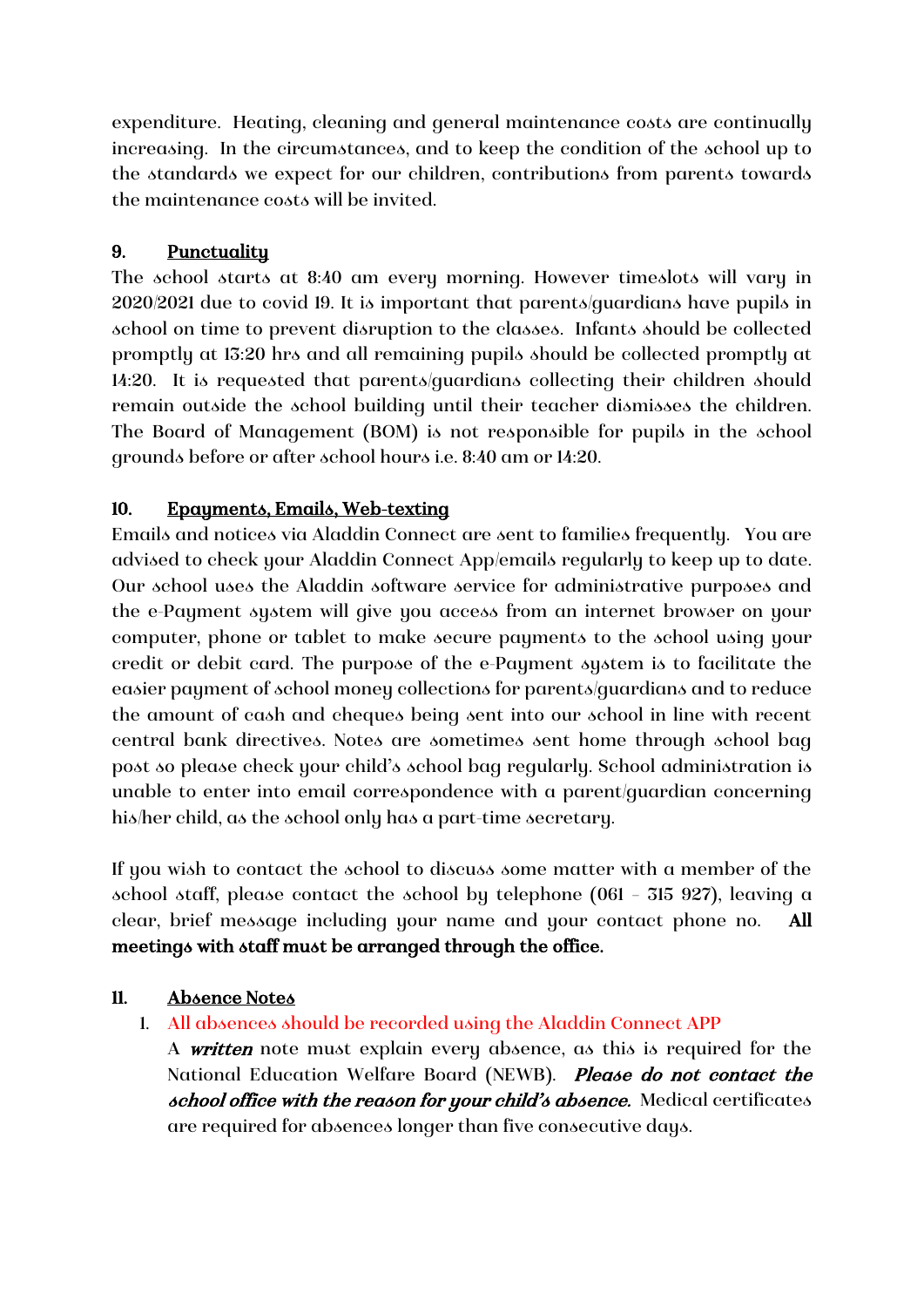(Please note that pupils will not be marked absent if prior notification is given for absences such as dental appointments, medical appointments, other health personnel, examinations or religious ceremonies.)

- 2. Children leaving early. Please message the child's class teacher via Seesaw 24 hours in advance of collection. A child cannot leave the premises except in the company of her/his own parent/guardian. If another adult is collecting the child during school hours, the school must be notified *in writing. Please do not expect the school office to pass on* messages about your child's re-arranged collection/transport from school.
- 3. Following 20 school days absence, the school is required by law to furnish the NEWB with your child's contact details and the types of absence accrued.

Parents/guardians are asked to maintain the integrity of the school year by arranging holidays to coincide with school closures.

# 12. School Reports

Reports are issued once yearly for all classes. If your child is transferring to another school, please notify the Principal in good time. Transfer forms may be required by the receiving school, which have to be completed by our staff. When the school office receives written confirmation that your child has been enrolled in another school, a school report and the results of Standarised Tests will issue to that school. A copy will be forwarded to you at the most recent address, which Saint Michael's N.S office has for your family.

## 13. Labelling

In your own interest, please label all your child's belongings.

# 14. School Buses

Buses to and from school vary in number and routes. School Transport office is located on Roxboro Road, Limerick contact telephone number: 061217445.

## Transport D Scheme

The Church of Ireland Board of Education of the General Synod provides a small fund to compensate eligible families for the cost of transporting their children to primary school. To qualify for a grant, families must conform to three basic criteria: -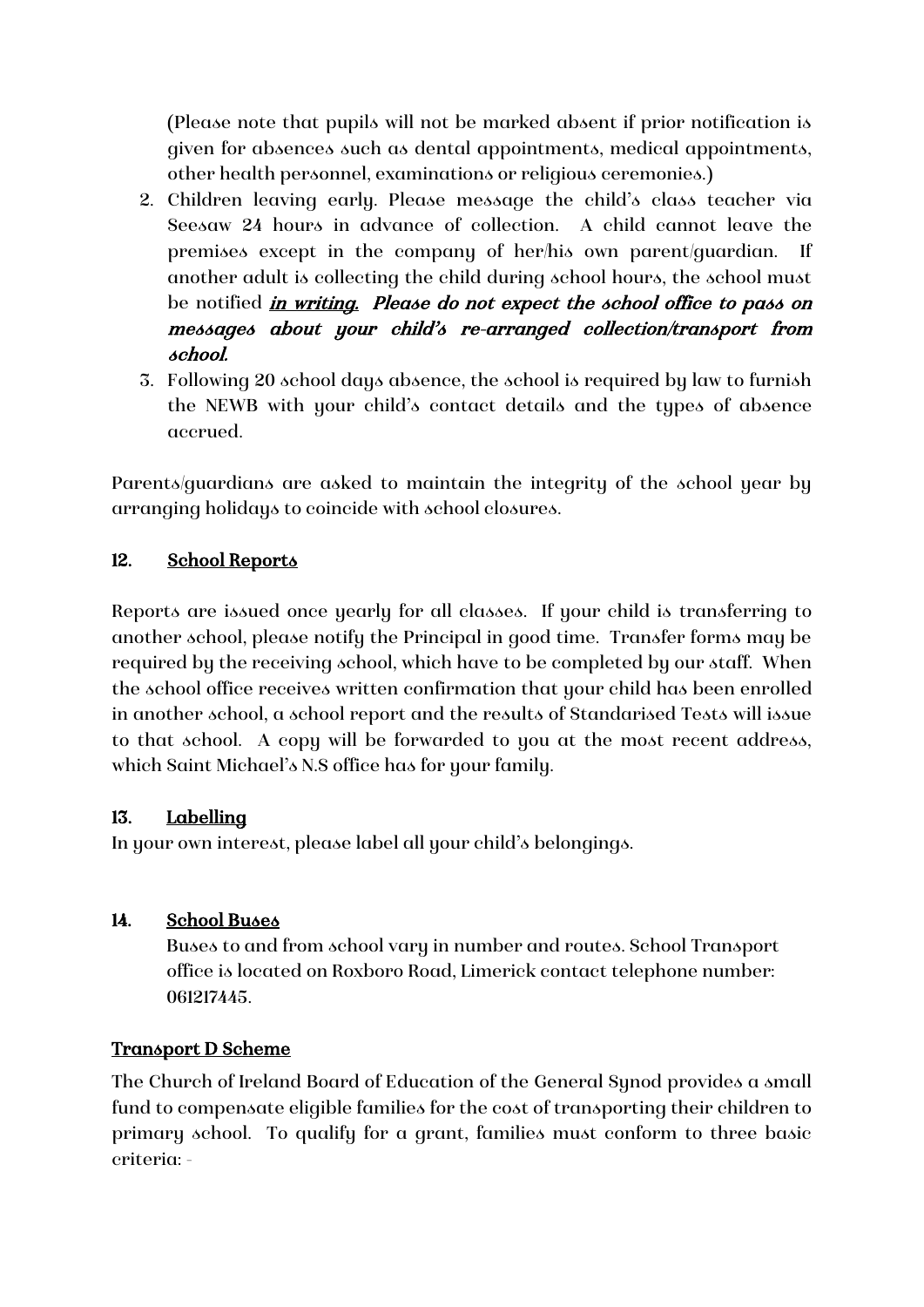- 1. The scheme is for Protestant families only.
- 2. The family must live at least 3.2km from the school under Protestant management, or from a scheduled bus service, which is deemed to "service the school".
- 3. The children must attend their nearest Protestant Primary school.

Please contact the office if you are interested in applying for this grant.

Behaviour on school buses is outside the control of the school. However, in the interest of safety and for the school's good reputation, parents/guardians should endeavour to ensure that a good code of behaviour is maintained by their children, whilst travelling on the bus.

## 15. School Books

Each year in June, booklists & book-bills are issued for the coming year. This gives parents/guardians adequate time to purchase the required books for September.

The school operates a Book Loan Scheme and a book bill will issue in June each year, which covers the cost of renting reading books, textbooks, Art & Craft materials, tests, report books and other sundry items. All bills are to be paid by the due date and all books purchased for the first day of the new school year. This scheme is operated by some parents/guardians under the auspices of the BOM.

#### 16. Homework

Homework should become part of the routine of the child's day. It is a habit, which, if acquired at a young age, will be of immense value to him/her at a later stage. Parents/guardians should ensure that the homework given is done well. The following is a GENERAL GUIDELINE and should not be taken as absolute: -

| Infants           | Reading/Sounds Book/Words |         |         |      |      |
|-------------------|---------------------------|---------|---------|------|------|
| 1st & 2nd Classes | $10-15$                   | minutes | written | work | plus |
| learning/reading  |                           |         |         |      |      |
| 3rd Class         | $15 - 20$                 | minutes | written | work | plus |
| learning/reading  |                           |         |         |      |      |
| 4th Class         | $20 - 25$                 | minutes | written | work | plus |
| learning/reading  |                           |         |         |      |      |
| 5th Class         | $20 - 30$                 | minutes | written | work | plus |
| learning/reading  |                           |         |         |      |      |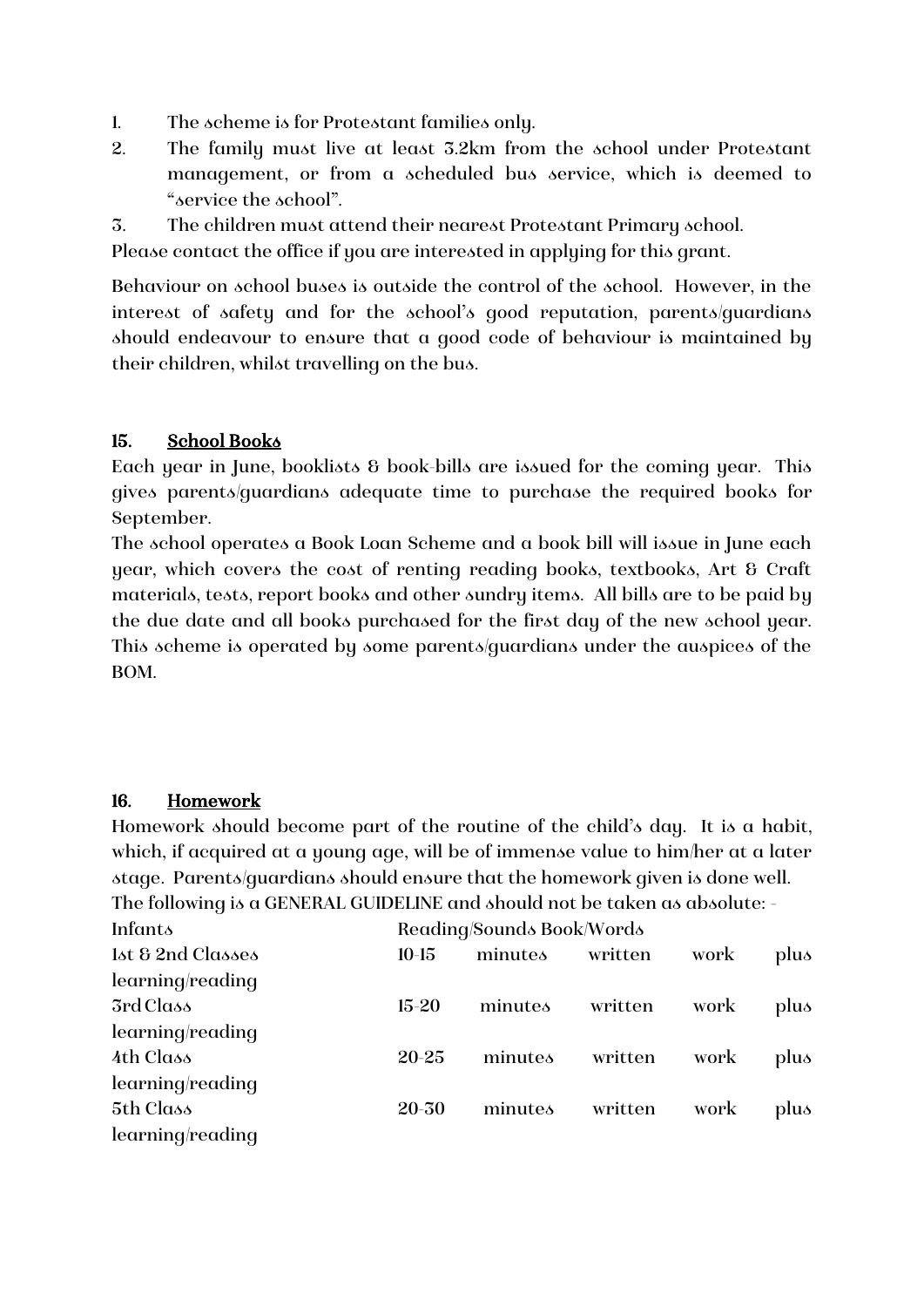| 6th Class        | 30-40 minutes written work plus |  |  |
|------------------|---------------------------------|--|--|
| learning/reading |                                 |  |  |

The above times are guidelines only and it must be remembered that some children work more quickly than others do. If you feel your child has too little written work, the class teacher will suggest additional workbooks which may be supervised by parents/guardians at home. If you feel your child has too much written homework, please sign the homework itself to indicate where you allowed your child to stop. Each pupil, from  $1^{st}$  to  $6^{th}$  classes, must have a Pupil's Journal, which should be signed by Parent/Guardian each week. In the event of a child coming to school without completed homework, a note will be required.

## 17. Insurance

All school activities are covered by our Insurance Policy. 24-hour Personal Accident Insurance is available for all children for a small yearly sum. Parents/guardians are notified of this each year. This is organised through the school office.

#### 18. School Lunch

Healthy eating habits are encouraged. Children bring a packed lunch to school, which should be in unbreakable containers. Chewing gum is NOT allowed either on the school premises or on outings or field trips, where pupils are representing Saint Michael's NS. In the interests of safety, lollipops/nuts are not permitted.

#### 19. Medical Problems

It is vital that the school is notified of any medical problem from which your child may suffer e.g. allergies, asthma, aural or sensory difficulties, etc. If your child has been ill overnight, please do not send him/her to school the next day. Please be positive that your child is completely well again before returning him/her to school. This should be a natural consideration to the staff and fellow students.

The Mid-Western Health Board Medical Authorities visit the school to perform optical and aural examinations. A dental examination is also undertaken by the school's dentist. You will be notified in advance about these and any other services offered by the Health Service Executive (HSE), for which you will be required to sign an authorisation form. In the case of infectious diseases, please notify the Principal in writing, as certain diseases have to be notified to the HSE.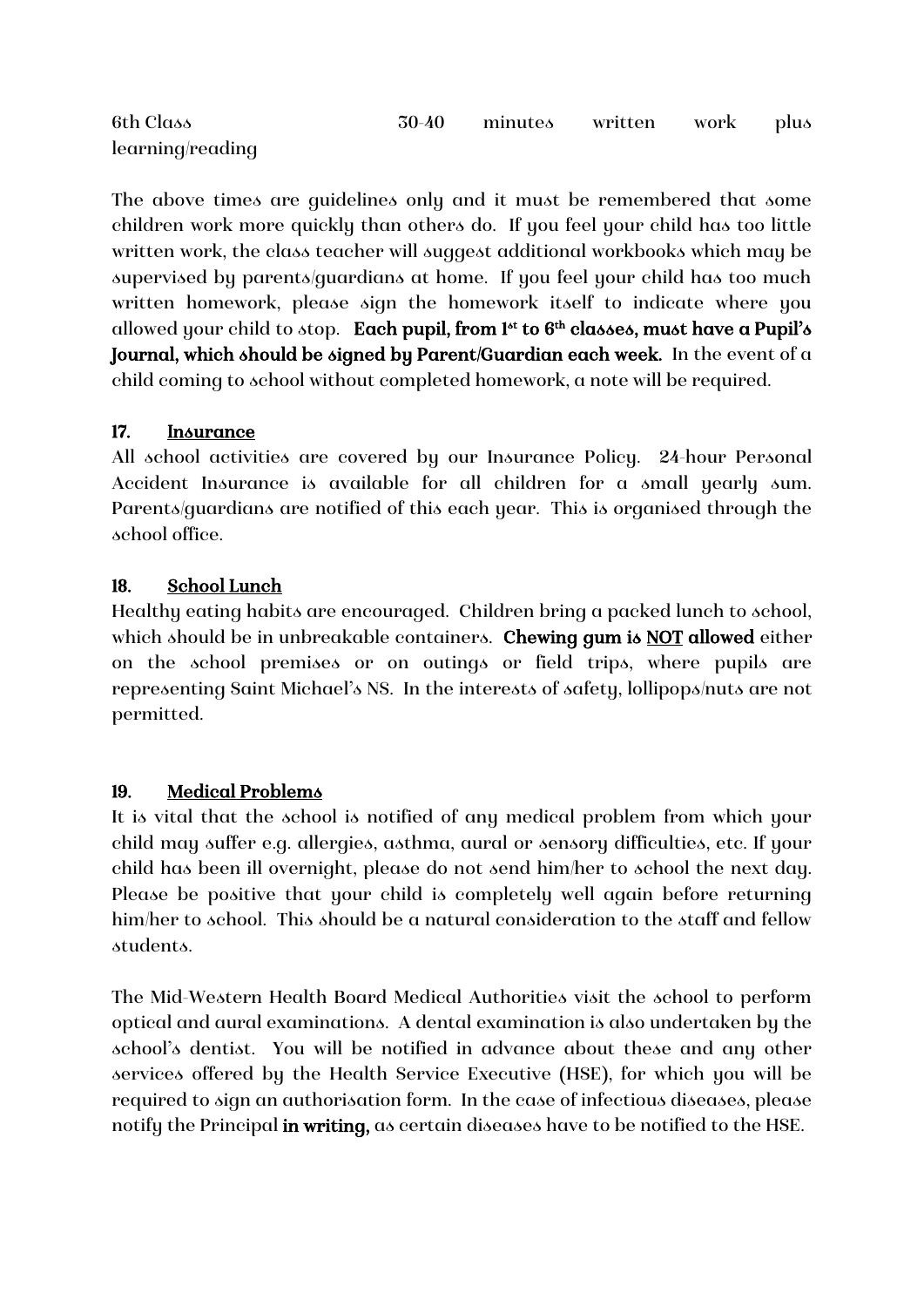If a pupil needs to take medication during school, the Principal must be notified in writing. This includes inhalers. The matter will be brought to the attention of the Board of Management, which will decide as to whether or not you will be required to sign a medical indemnity form.

# 20. Emergencies

The School Doctor is Dr. Philip Cullen, who may be called in cases of emergency. As part of the school's enrolment process you would have completed an Acceptance Form for Admission. Every effort will be made to contact the parent/guardian, or the person(s) nominated on this form. The information you provide will also be used to fill the DES requirements for the Pupil On-line Database (POD).

It is each parent's/guardian's responsibility to notify any changes of address, phone numbers or designated people, to the school office in writing. No member of staff may alter this document

# 21. Activities

The following are additional activities (for which there may be a small charge) currently provided by the school: Swimming, Library, Arts & Crafts, etc.

The pupils are involved in reducing energy/water consumption, composting, recycling certain goods and keeping the grounds litter-free.

# 22. Parental Involvement

Areas of parental involvement include supporting the school culture and ethos, Fun Day, Food fair etc. All such activities are organised by arrangement with the members of the PTA and in consultation with the Principal. Parents/guardians have nominees on the Board of Management, the current parents being Caroline Ritchie and Brian Beck.

# 23. Car Parking/Traffic

The following rules must be observed for your and your children's safety at the junction of Pery Square and Barrington Saint:

- a) Do not double park.
- b) Cars may not be left unattended on Pery Square/Barrington Street.
- c) Staff cars only may enter the school grounds.
- d) Please consider the safety of children boarding school buses. Do not park in the Bus Stop zone.
- e) Infant parents must come into the school grounds to receive their child/ren from the Infant teacher.

# 24. Code of Behaviour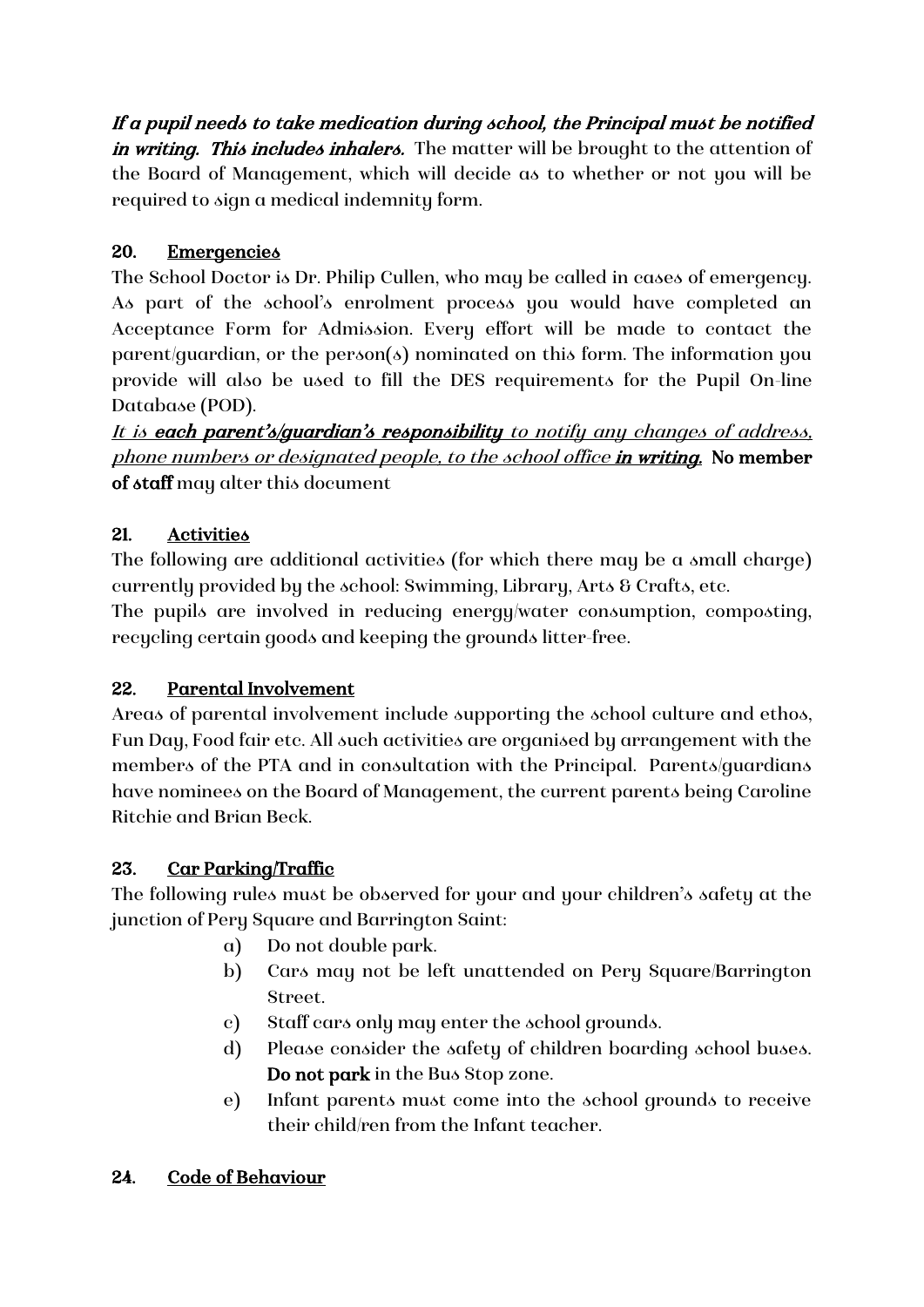The Board of Management of Saint Michael's NS and the staff seek to promote the development of honesty, truthfulness, courtesy, punctuality and responsibility in each individual pupil attending the school. It is hoped to inculcate a proper regard for the rights and views of others. A caring and tolerant attitude to other people and to the environment will be promoted. It is expected that pupils will extend these values and attitudes in their dealings with other children in the school, with members of school staff, with parents, friends and others who may have occasion to visit the school. It is the formal policy of the school to promote these attitudes both by explicit teaching in the classroom and in the informal life of the school. Pupils are encouraged to see themselves as members of a community where all are entitled to live irrespective of age, gender, intelligence or family circumstances. Senior pupils are encouraged to adopt a caring and responsible attitude to the junior pupils. Behaviour in the school also includes the school vicinity, school field trips / functions, school buses, etc.

Good behaviour in the school depends on the support, the co-operation and the example of staff, members of BOM and PTA, parents and guardians. For the smooth running of the school it is essential that certain rules be adhered to. Certain behaviour is forbidden: -

- 1. The use of bad language
- 2. Bullying, kicking and spitting, punching, injuring others
- 3. Throwing rubbish around the school premises
- 4. Leaving the school premises during school hours without permission
- 5. Climbing on trees, walls, railings, etc.
- 6. Throwing of sticks, stones, etc.
- 7. Damage to school property or property of other pupils, staff members or visitors.
- 8. Disrespect for other pupils, staff members or visitors.
- 9. Violence towards other pupils, staff members or visitors.
- 10. Continually causing disruption in the classroom.

All teachers are responsible for the day-to-day discipline of their own classes and will devise the appropriate sanctions as they feel necessary. However, continuous misbehaviour will result in referral to the Deputy Principal or Principal, when the offender's name may be recorded. Parents/guardians will be contacted immediately for certain misbehaviour. In specific instances, it will be referred to the BOM and suspension may be the option. Parents/guardians are expected to support staff in their endeavours to maintain good behaviour within the school. Responsibility for the running of the school lies with the Board of Management.